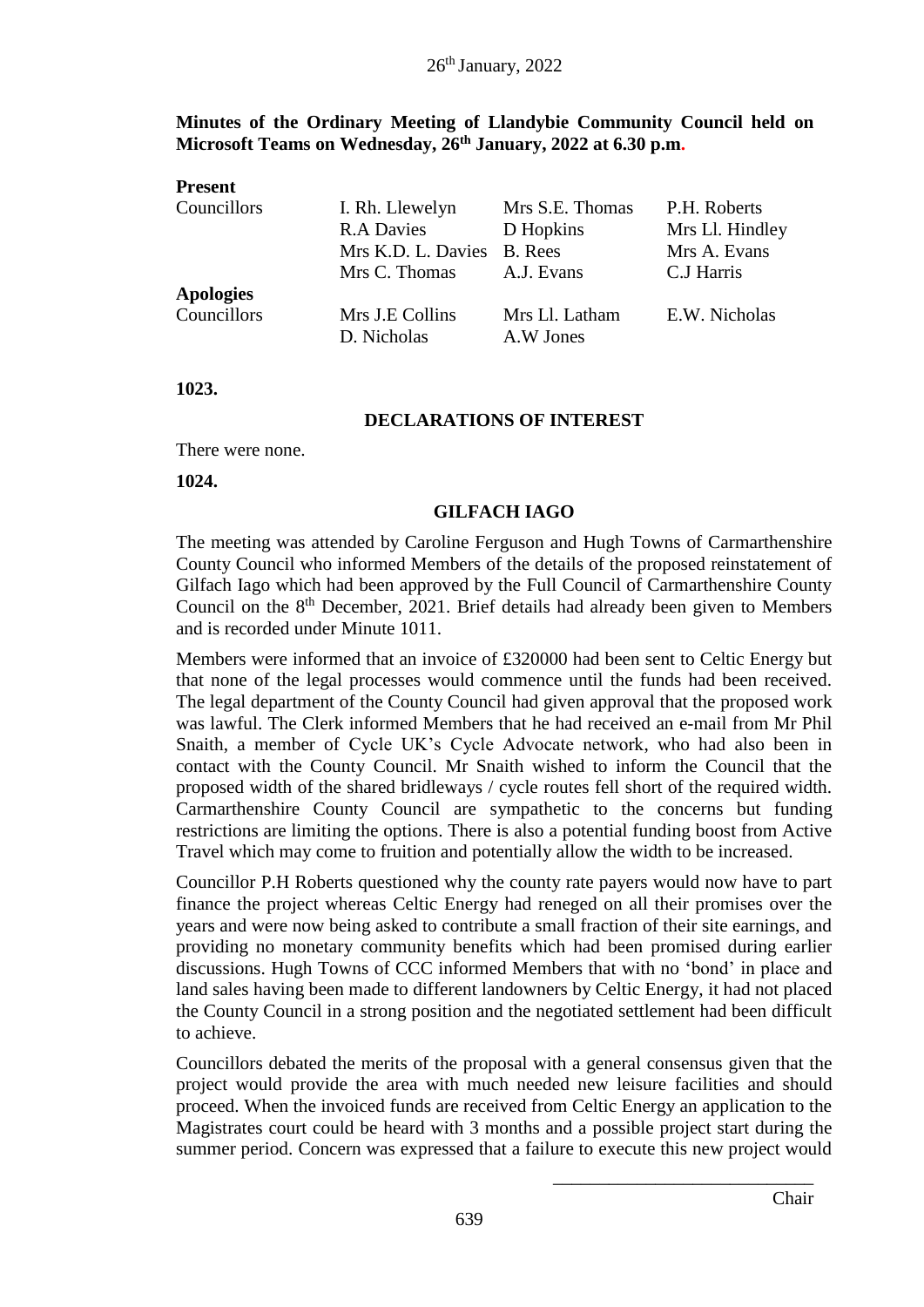result in yet another stalemate and that the work would not commence to provide these new amenities.

Llandybie Community Council had previously given permission for the project, but a new consultation seeking fresh opinion was now necessary as the previously intended project had not been delivered. This would be considered on receipt of the consultation document from Carmarthenshire County Council.

The Chair thanked Caroline Ferguson and Hugh Towns for attending and they then left the meeting.

Councillor Mrs S. E Thomas and County Councillor D. Thomas entered the meeting at this point.

**1025.**

# **MINUTES**

The Minutes of the following meetings as circulated were considered:

Minutes of the Ordinary Meeting of Council held on 1st December, 2021 Minutes of the Planning Meeting of Council held on 1st December, 2021

The Chair asked the attendees if there were any issues and it was **resolved** to approve the Minutes of these meetings as a true record. It was further **resolved** to confirm the recommendations of the committee.

**1026.**

# **MATTERS ARISING FROM THE MINUTES**

Minutes of the Ordinary meeting held on  $1<sup>st</sup>$  December, 2021

i) Minute 1009 – Access policy to parks

The Clerk had made enquiries with Carmarthenshire County Council who had informed the Council that access requirements to parks fall under the Equalities Act 2010 and that reasonable adjustments should be made to ensure access to all goods, services and facilities. This could involve suitable management arrangements such as unlocking gates or even making physical alterations to the access points to enable disabled access. There are no specific access policies for individual parks available.

It is good practice for a Council to keep a record showing that it has considered the identified need. The completion of an Equality Impact Assessment will identify issues and allow the Council to look at any reasonable actions to mitigate the impact.

The decision taken at the last Full Council to await the reopening of the pavilion at Penygroes park is sufficient for now. All options have to be considered for practicality, costed and the impact on people using disability scooters taken due regard of in the final decision.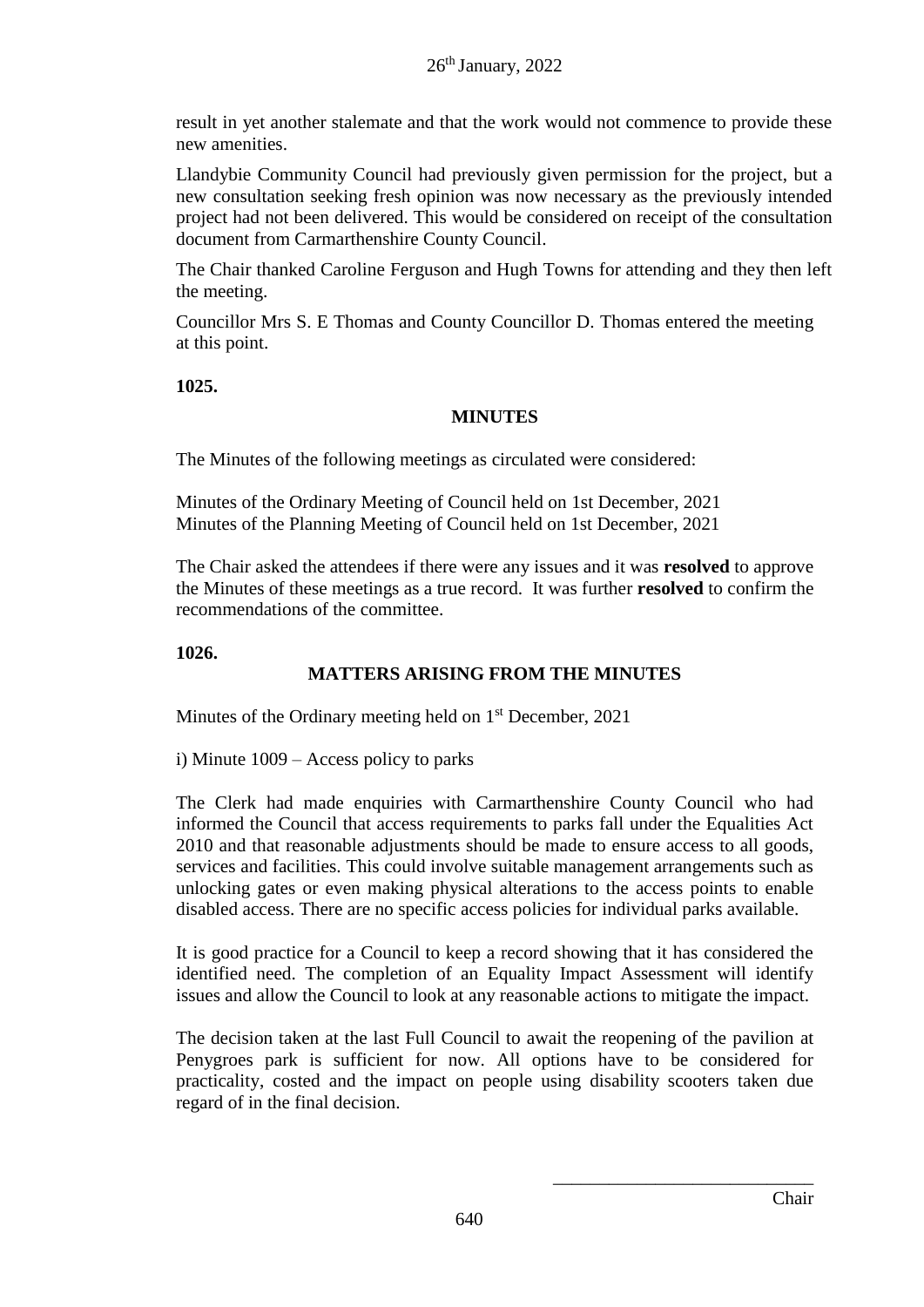ii) Minute 1010 – Review of Primary Education provision in the Blaenau and Llandybie area

The Cabinet of Carmarthenshire County Council had agreed to abandon the proposals as consulted upon and re-consult on a proposal in relation to the investment in Primary Education in the Llandybie area only. These proposals will commence as soon as practically possible. The future of Ysgol Blaeanau will be considered in detail with every other school as part of the full review of the Modernising Education Programme

iii) Minute 1013 – Lease of Office and Chamber – work on the projected costing is ongoing.

#### **CORRESPONDENCE**

**1027**.

#### **Police reports**

No crime reports had been received for December 2021 and January 2022.

#### **1028.**

The following items of correspondence had been received and sent to Members prior to the meeting.

a) Carmarthenshire Well Being Assessment Consultation

b) The Local Government and Elections (Wales) Act 2021: Draft Statutory Guidance for Community and Town Councils.

The Act had previously been noted in Minute 863 during Full Council in March 2021. It was further **resolved** to note the draft guidance provided.

Councillor Mrs S. E Thomas wished it noted that it would be unfair on councillors to be penalised for a lack of training when not all courses were being made available in the welsh language. One Voice Wales had made many courses available in welsh recently, and course notes for all courses could be made available in welsh if requested.

It was **resolved** to note the correspondence.

**1029.**

# **Glastir woodland creation proposal**

A letter had been received from H W Forestry Ltd acting on behalf of a landowner on land bordering Saron Road. The applicant intends to plant 5 hectares of native broadleaved woodland under the Glastir woodland creation scheme. Information had been sent to councillors during the December recess, and based on the responses received the Clerk had responded with positive support for the project subject to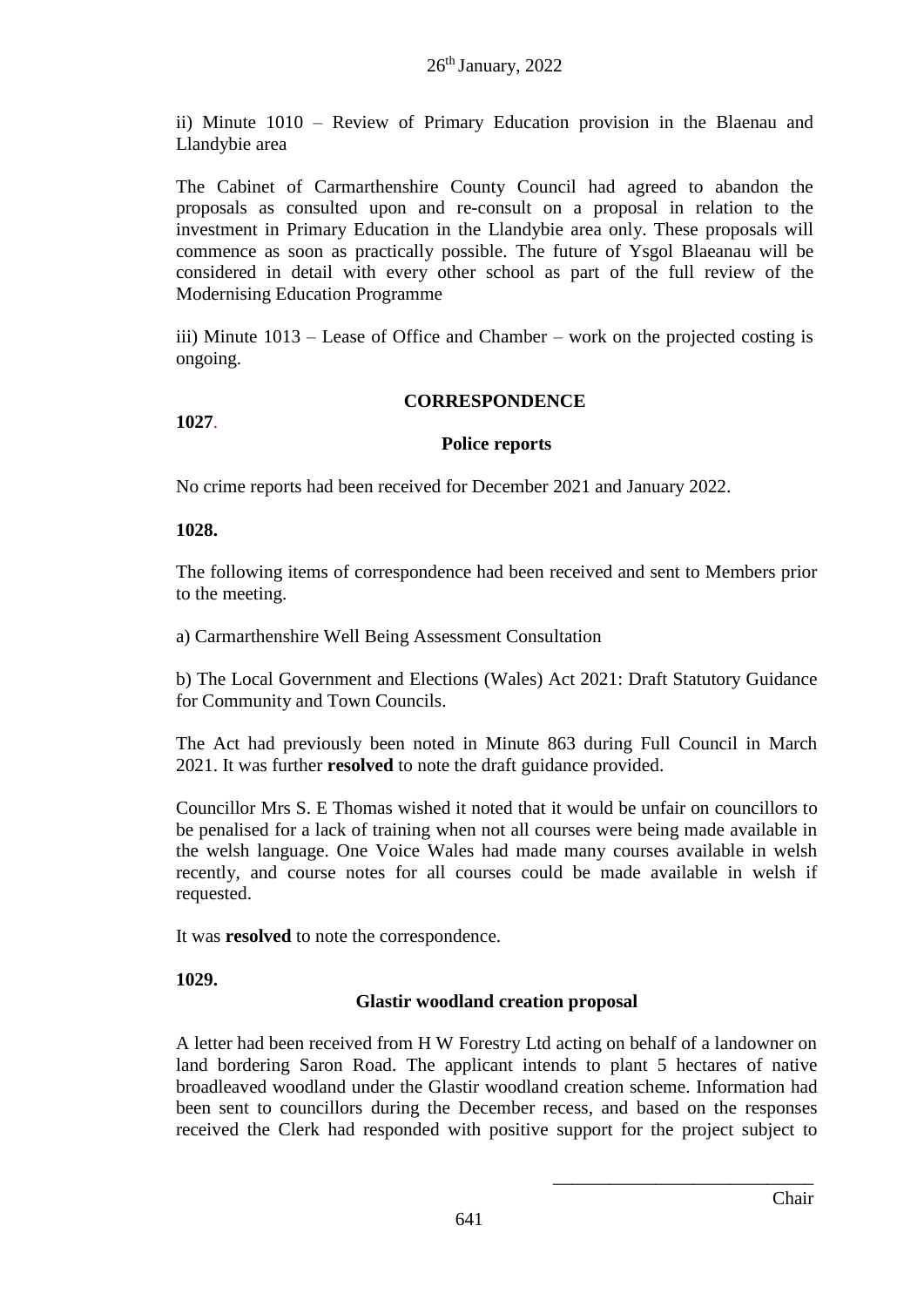access corridors remaining open for public access routes and that a positive woodland strategy be implemented to ensure that the trees planted get full support to grow.

#### **1030.**

# **Jubilee party**

A letter had been received from Mrs Marion Jones of Penygroes asking for permission to use the area in front of the pavilion at Penygres park to hold a jubilee party on June  $5<sup>th</sup>$ , 2022.

It was **resolved** to approve the request.

**1031.**

#### **St Davids Day Bank Holiday**

Councillor Mrs C Thomas had written to the Clerk asking that the Council formally support a request to Carmarthenshire County Council for St David's Day to become a public holiday.

It was **resolved** that the Clerk should write to Carmarthenshire County Council recommending that it, as the Local Authority, should grant a public holiday on March 1<sup>st</sup> for all its staff, and support the concept of a national bank holiday being introduced. Additionally, a letter requesting that St David's Day become a national holiday should be sent to the Senedd in Cardiff and to the UK Government at Westminster.

It was further **resolved** that Llandybie Community Council should grant St David's Day as a holiday to its staff.

**1031.**

# **CLERK'S REPORT**

#### **a) Rights of Way**

i) Footpath 51/O/52 at Cwmfferws

Carmarthenshire County Council have recently inspected this footpath and found the bridge over which the footpath passes to be in a dangerous state of repair. They have placed a temporary closure notice on the path to safeguard the public. Negotiations are continuing with residents who use the bridge privately to access their properties on a joint funding agreement.

ii) Footpath 51/120 at Llandybie

Carmarthenshire County Council have sought to renew the footpath closure for a further 6 months from the  $22<sup>nd</sup>$  January,  $2022$  as they have been unable to secure a bridge repair/ replacement arrangement.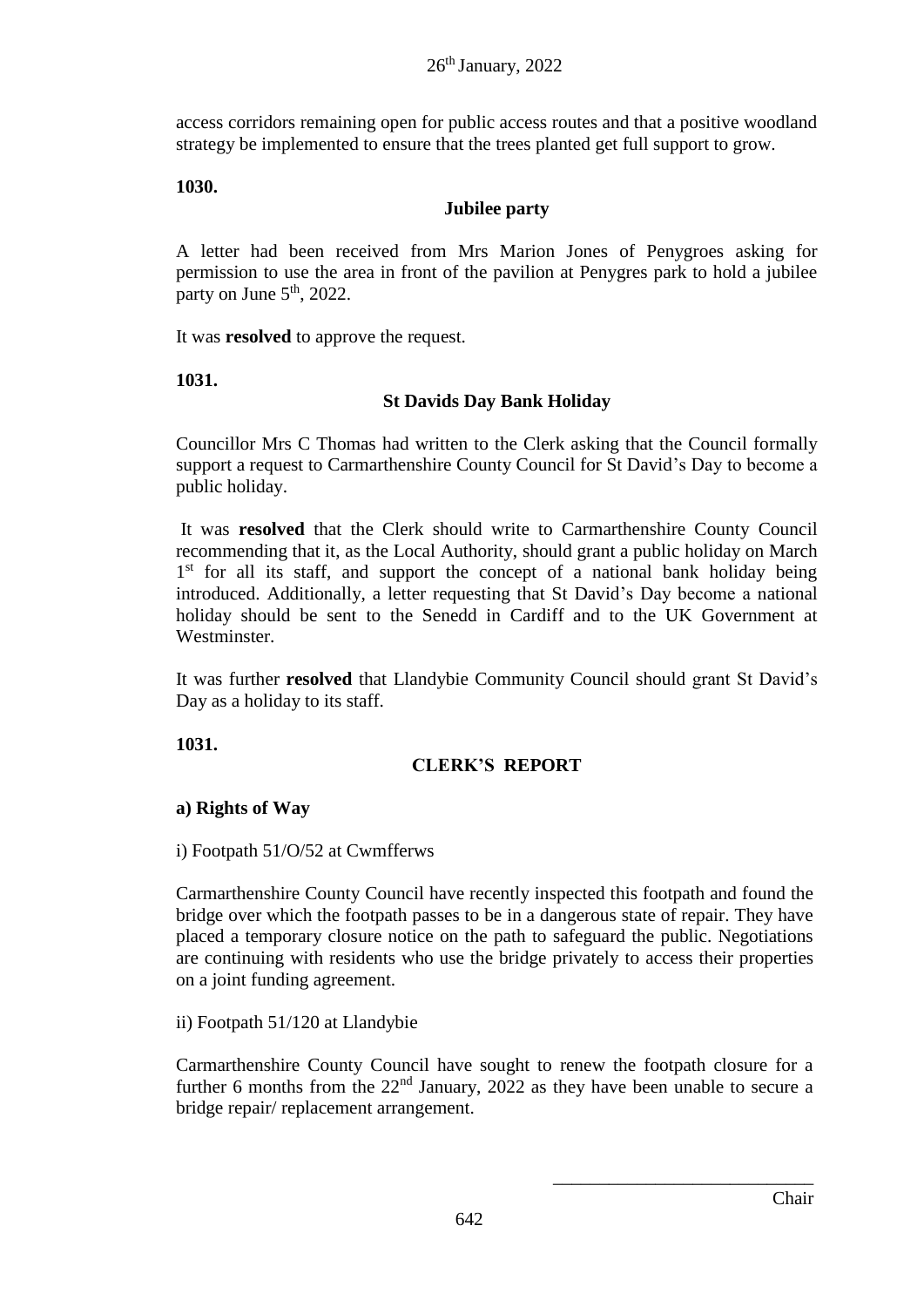# **b) Attendance at Council meetings and Co- option of Members**

Under Section 85(1) of the Local Government Act 1972, any Member of a local authority who fails to attend a meeting for a period of six months, shall, unless the absence was due to some reason approved by the Council before the expiry of that period, cease to be a Member of the Council.

Councillors N. Evans and S.J Roberts had been informed that due to an absence of six months, both would no longer be Members of Llandybie Community Council. This a decision not made by the Council, but it is set in legislation.

The Local Elections (Parishes and Communities) (England and Wales) 2006 Act, provides that if a casual vacancy arises within 6 months before the normal retirement of the councillor, the Community Council may after the expiry of 14 days post a notice of co-option and may co-opt new members if they wish.

A notice of vacancy for 2 councillors had been posted on the council website and Saron ward notice boards on the  $10<sup>th</sup>$  January, 2022. Thereafter, a notice of co-option can be posted after 14 days and the Council may co-opt to fill the vacancies. There had been no interested parties.

It was **resolved** that due to the forthcoming elections in May 2022, that the Council do not issue a notice of co-option for new councillors to cover this short period. The Council will remain quorate during this time.

It was **resolved** that a letter of thanks should be sent on behalf of the Council to Nigel Evans and Steven Roberts thanking them for their work as local councillors for the Saron ward.

Councillor Ll. Hindley questioned the 6 month ruling during these unprecedented Covid times. She had only been able to attend this meeting as it had reverted to Microsoft Teams, otherwise she would also have fallen foul of the 6 month rule. The Clerk explained the current legal position, in that any Councillor must have a period of absence beyond 6 months approved before the expiry of six months, at a Full Council meeting.

To help alleviate this issue, it was **resolved** that the next Full Council meeting be held on Microsoft Teams to allow the Clerk sufficient time to research and test a new system which will allow hybrid meetings to commence with compatibility for online and face to face attendance.

# **c) Parks**

# i) **Saron park**

An invoice for £8090 had been received from MBP Fencing for the replacement fence along part of the children' s play area, and land adjoining the car park, which had been satisfactorily installed as per recent quotations agreed at Full Council. The invoice had been paid with the agreement of the chair.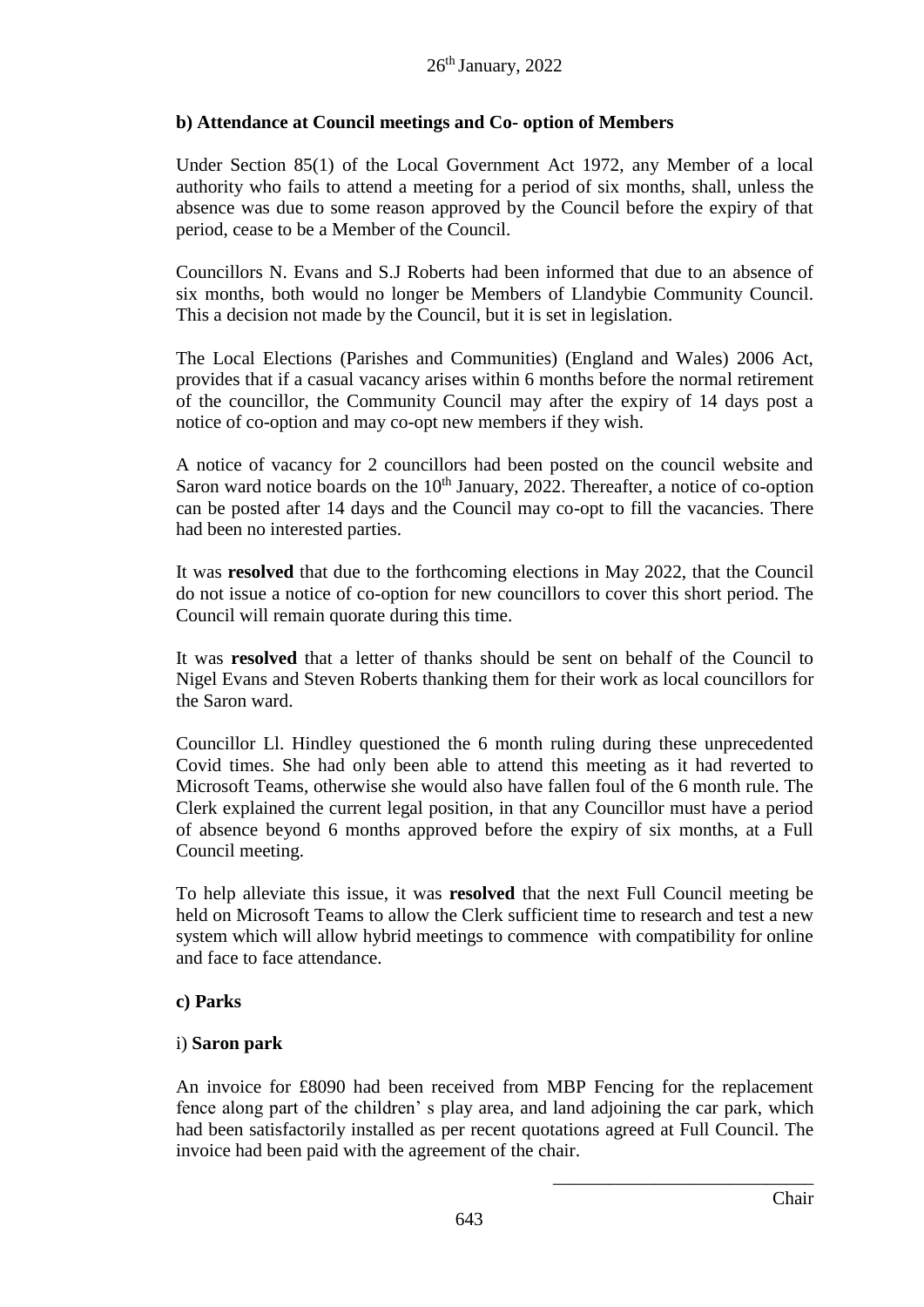# ii) **Gorsddu park**

Section 106 funds of £13,724 from Carmarthenshire County Council had been received in lieu of the payment made for the recently installed item of play equipment

# iii) **Park bench replacement**

An invoice of £1050 with no VAT charged, had been received from I L Merrills for three replacement park benches. The work had been satisfactorily completed

# iv) **Park inspections**

An invoice for £2340 plus VAT had been received from Sunshine Playgrounds Ltd for park inspections from Feb 2021- Jan 2022.

# **d) Park inspection quotations**

Two quotations had been received for a two year tender issued for operational inspections for the eleven parks. One other contractor had declined to quote. The Clerk and Chair had reviewed the submissions and the contract had been awarded to Sunshine Playgrounds Ltd at an annual cost of £2430 per annum.

It was **resolved** to approve the decision taken to award the contract.

# **e) Llandybie Parish Church**

An invoice for £380.40 had been received from Llandybie Parish Church for the annual service of the church clock. It had previously been agreed that this should be paid on presentation of the invoice.

# **f) Website**

An invoice for £300 had been received from Vision ICT Ltd for website hosting and support for 12 months from February 2022.

# **1032.**

# **FINANCIAL MATTERS**

# **(i) Payment of accounts**

The following invoices had been received in December 2021 and January 2022 and been paid after discussion with the Chair.

| 5711 | Llandybie Parish<br>church. | Service of parish church clock | £380.40 |
|------|-----------------------------|--------------------------------|---------|
| 5712 | EDE                         | Capel Hendre park – Nov 2021   | £12.92  |
| 5713 | EDE                         | Llandybie bowls shed -Nov 2021 | £21.09  |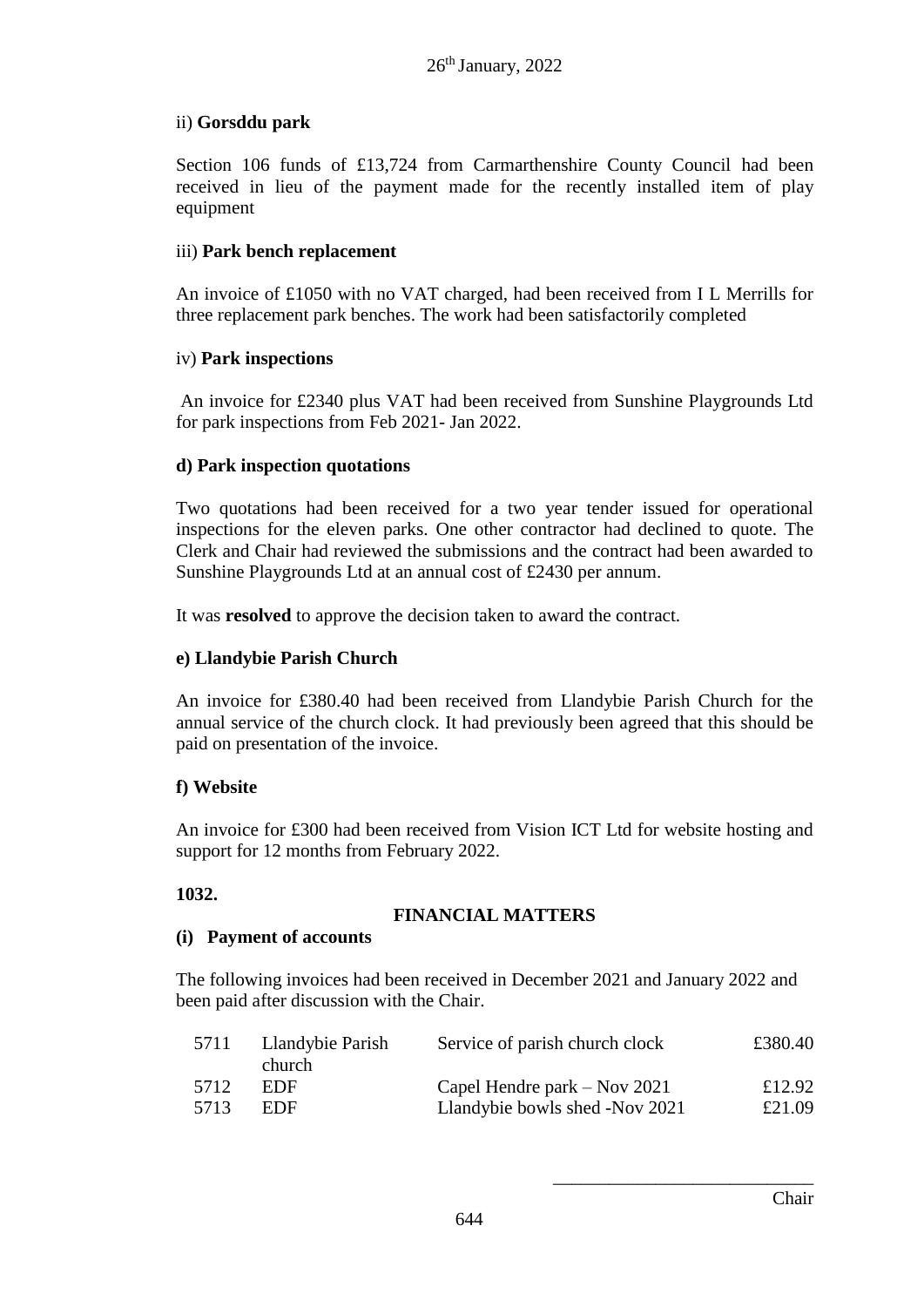| 5714 | <b>EDF</b>               | Llandybie pavilion $-$ Nov 2021                                     | £43.27   |
|------|--------------------------|---------------------------------------------------------------------|----------|
| 5715 | Ammanford food           | Grant                                                               | £1000.00 |
|      | bank                     |                                                                     |          |
| 5716 | <b>EDF</b>               | Llandybie MUGA - Nov 2021                                           | £12.92   |
| 5717 | <b>EDF</b>               | Saron pavilion - Nov 2021                                           | 34.32    |
| 5718 | Hefin Jones              | <b>Translation services</b>                                         | £255.00  |
| 5719 | Welsh Water              | Saron pavilion 36/5/21 - 1/12/21                                    | £188.77  |
| 5720 | S Griffith               | Salary for December 2021 and use of                                 | £2298.23 |
|      |                          | home as office allowance                                            |          |
| 5721 | R Thomas                 | Salary for December 2021 and use of<br>home as office allowance     | £667.46  |
| 5722 | <b>HMRC</b>              | December 2021                                                       | £935.17  |
| 5723 | Welsh Water              |                                                                     | £128.60  |
|      |                          | Penygroes Public<br>conveniences<br>$11/6/21 - 2/12/21$             |          |
| 5724 | <b>JEMS</b>              | Water hygiene services - Nov 2021                                   | £234.38  |
|      | <b>Environmental Ltd</b> |                                                                     |          |
| 5725 | <b>Martin Davies</b>     | <b>Translation of minutes</b>                                       | £134.70  |
| 5726 | <b>EDF</b>               | Penygroes park – Nov 2021                                           | £13.36   |
| 5727 | Morgan and Morgan        | Outlook 365<br>$\frac{1}{2}$<br>email<br>license<br>amendments      | £96.00   |
| 5728 | J T Services             | Opening and Closing of Public                                       | £930.00  |
|      |                          | Conveniences during Dec 2021                                        |          |
| 5729 | <b>Dynevor</b> Tree      | 51/105<br>footpath and<br>FP<br>drain                               | £140.00  |
|      | <b>Services</b>          | clearance maintenance contract                                      |          |
| 5730 | <b>MBP</b> Fencing       | New fencing at Saron park                                           | 9708.00  |
| 5731 | <b>SSE Swalec</b>        | Penygroes<br>Public<br>conveniences                                 | £38.90   |
|      |                          | $16/9/21 - 24/12/21$                                                |          |
| 5732 | <b>EDF</b>               | Capel Hendre park – Dec 2021                                        | £13.36   |
| 5733 | <b>EDF</b>               | Llandybie bowls shed -Dec 2021                                      | £21.64   |
| 5734 | <b>EDF</b>               | Llandybie MUGA - Dec 2021                                           | £13.36   |
| 5735 | <b>EDF</b>               | Saron pavilion - Dec 2021                                           | £24.92   |
| 5737 | <b>EDF</b>               | Llandybie pavilion - Dec 2021                                       | £33.81   |
| 5742 | <b>EDF</b>               | Penygroes park – Dec 2021                                           | £13.80   |
| 5743 | <b>SSE Swalec</b>        | Llandybie public<br>conveniences                                    |          |
|      |                          | 15/10/21-10/1/22                                                    |          |
| 5744 | Welsh Water              | Llandybie<br>Bowls<br>and<br>Tennis<br>pavilion $-3/10/21 - 7/1/22$ | £285.68  |
| 5746 | Welsh Water              | Llandybie public<br>conveniences                                    | £122.90  |
|      |                          | $8/7/21 - 13/1/22$                                                  |          |
| 5750 | <b>BT</b>                | telephone<br>bill<br>Clerk's<br>$15/1/22$ -                         | £171.32  |
|      |                          | 14/4/22                                                             |          |
| 5752 | <b>SSE</b> Swalec        | Electricity at Office and Chamber –                                 | £45.02   |
|      |                          | $22/10/21 - 13/1/22$                                                |          |

The following invoiced had also been received :-

| 5736 | Vision ICT Ltd | Annual website hosting and support | £300.00 |
|------|----------------|------------------------------------|---------|
|      |                | to February 2023                   |         |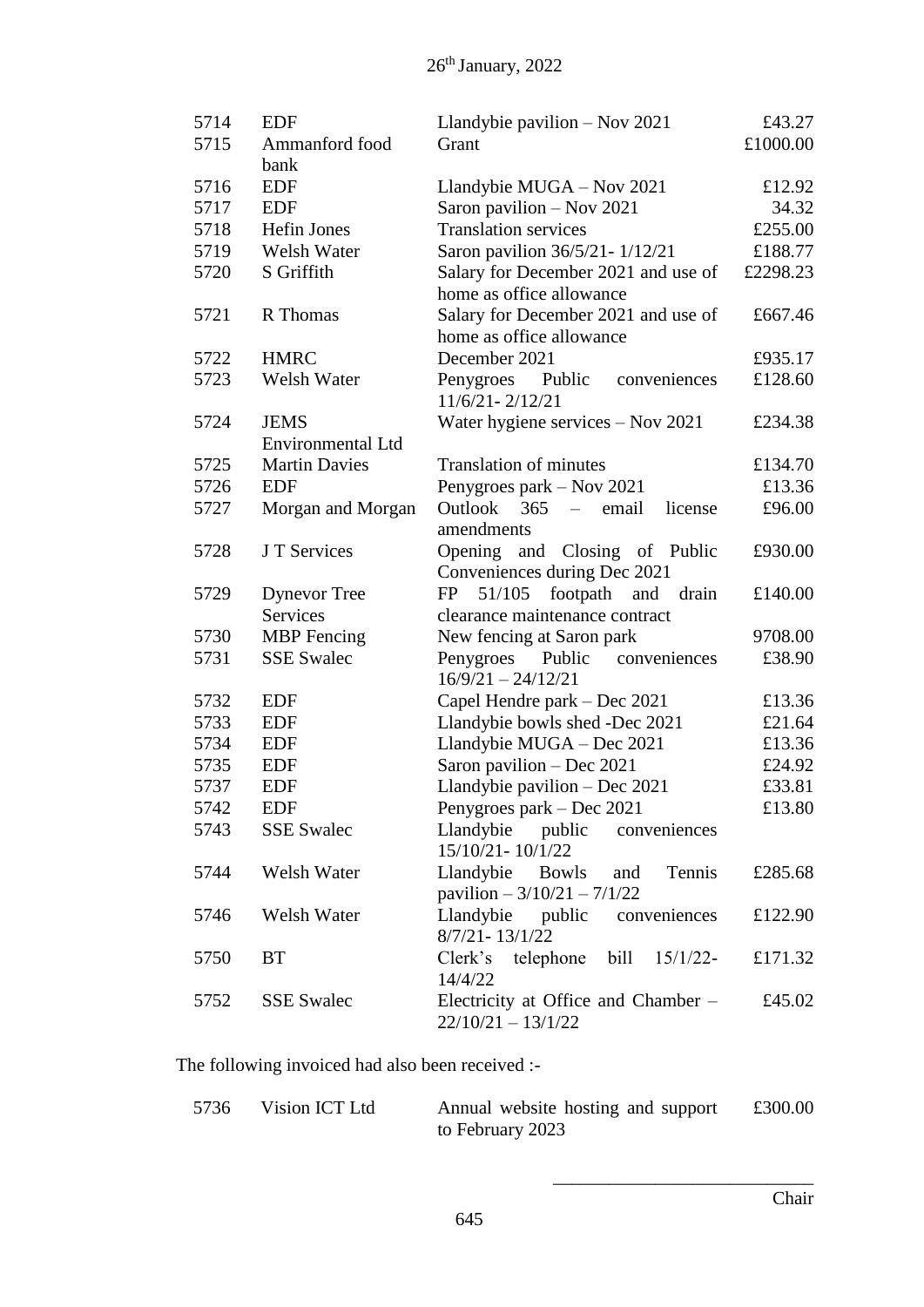26<sup>th</sup> January, 2022

| 5738 | <b>JEMS</b><br>Environmental Ltd | Water hygiene services $-$ Dec 2021                            | £281.26  |
|------|----------------------------------|----------------------------------------------------------------|----------|
| 5739 | S Griffith                       | Salary for January 2022 and use of<br>home as office allowance | £2298.03 |
| 5740 | R Thomas                         | Salary for January 2022 and use of<br>home as office allowance | £667.46  |
| 5741 | <b>HMRC</b>                      | January 2022                                                   | £935.37  |
| 5747 | J T Services                     | Opening and Closing of Public<br>Conveniences during Jan 2022  | £930.00  |
| 5749 | Sunshine<br>Playgrounds Ltd      | Park inspections Feb 2021- Jan 2022                            | £2808.00 |
| 5751 | <b>I</b> L Merrills              | Replacement park benches<br>for<br>Penygroes and Derwydd       | £1050.00 |

Members **resolved** to approve the payments and to retrospectively approve the payments agreed by the Chair.

# **(ii) Monthly monitoring of the budget - April 1/4/21 to 31/12/21**

| 2020/21<br><b>Estimate</b><br>£ | <b>Actual YTD</b><br>£ |                               |
|---------------------------------|------------------------|-------------------------------|
| 180,000                         | 180,000                | Precept                       |
| 150                             | 14                     | Interest: Lloyds              |
| 400                             | 0                      | Interest: investment accounts |
| 3000                            | 3,000                  | Rights of way                 |
|                                 | 13,274                 | Section 106                   |
| 4700                            | 2,350                  | Hire Agreements               |
|                                 | 1,776                  | Rates refund                  |
| 188,250                         | 200,414                |                               |
|                                 |                        |                               |
| 45,889                          | 38,358                 | <b>Staffing</b>               |
| 17,650                          | 8,735                  | Premises                      |
| 4,750                           | 3,032                  | <b>Office Services</b>        |
|                                 |                        |                               |
| 3,100                           | 270                    | Member costs                  |
| 10,000                          | 3,581                  | Services and Subscriptions    |
|                                 | 7,080                  | Section 137                   |
| 18,000                          |                        | Payments under other          |
|                                 | $\overline{0}$         | powers                        |
|                                 | 850                    | Public open spaces            |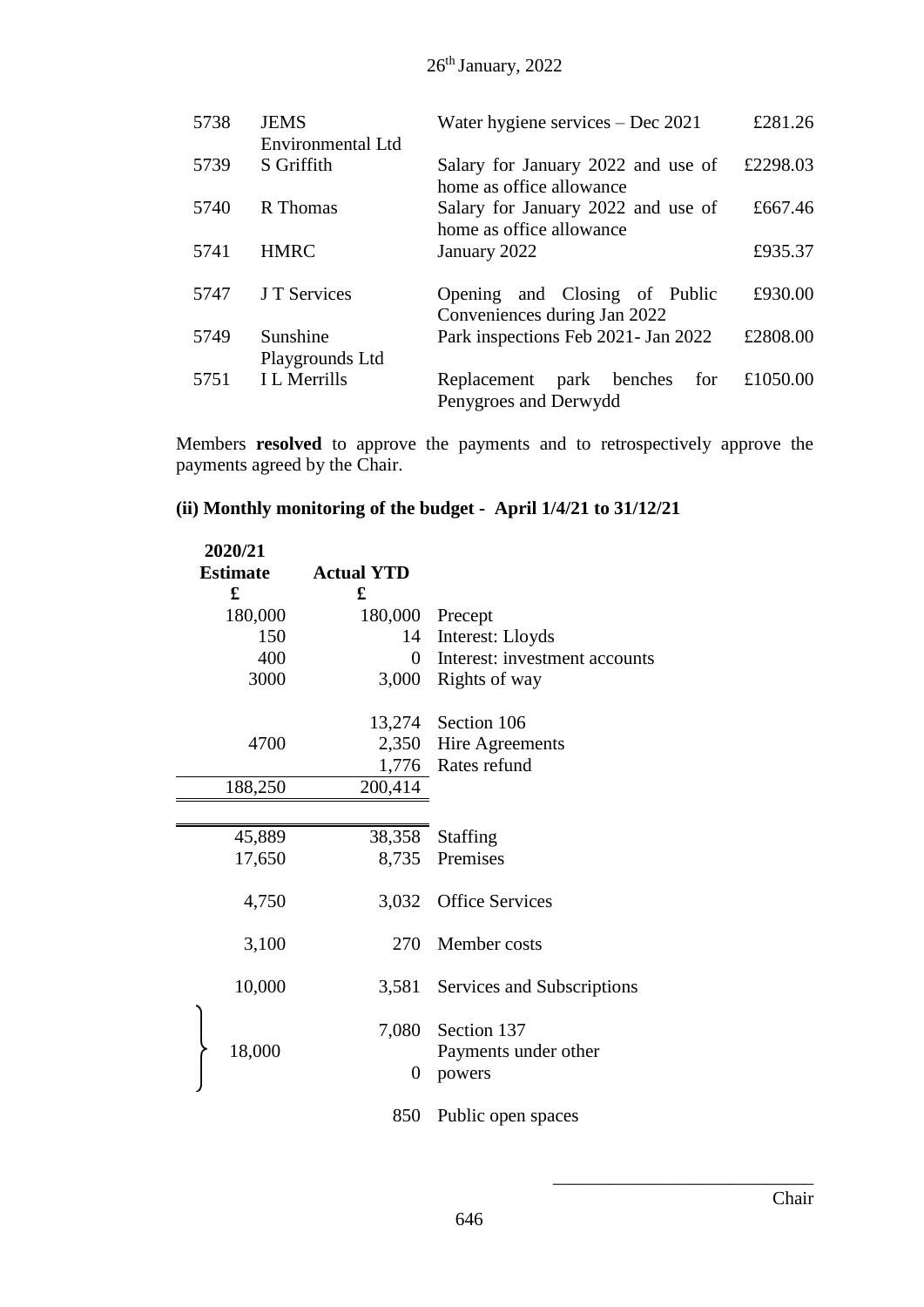26<sup>th</sup> January, 2022

|         | 2,750   | Village halls                   |
|---------|---------|---------------------------------|
|         | 3,200   | Burial grounds                  |
|         | 6,230   | Rights of way - maintenance     |
| 10,000  | 0       | Rights of way - improvement     |
| 28,000  | 630     | Grass cutting/litter/facilities |
| 50,000  | 32,298  | Park repairs and replacement    |
|         | 0       | Public lighting - energy        |
|         |         | Public lighting -               |
| 8,500   | 0       | improvement                     |
| 28,000  | 5,059   | Community development           |
|         |         | Public                          |
| 13,000  | 8,245   | conveniences                    |
| 236,889 | 120,318 |                                 |
|         |         |                                 |
|         |         |                                 |
|         |         | <b>Balance for the year</b>     |
|         | 80,096  | (period)                        |
|         | 311,004 | b/f                             |
| 0       | 391,100 | c/f                             |
|         |         |                                 |
|         |         | Cash and                        |
|         | 385,811 | investments                     |
|         | 5,289   | Debtors                         |
|         | 0       | Creditors                       |
|         | 391,100 |                                 |

The budget to 30th November, 2021 was also provided to Councillors. The Chair invited questions or comments. Members **resolved** to approve the accounts as above.

The Chair thanked the Clerk for his report.

# **(iii) Precept confirmation for 2022/2023**

Carmarthenshire County Council had written to the Clerk asking for confirmation of the 2022/2023 precept and informing Members that the tax base for 2022/23 was £4461.56

It was **resolved** to confirm to the County Council that the precept for 2022/2023 had been set at £180.000